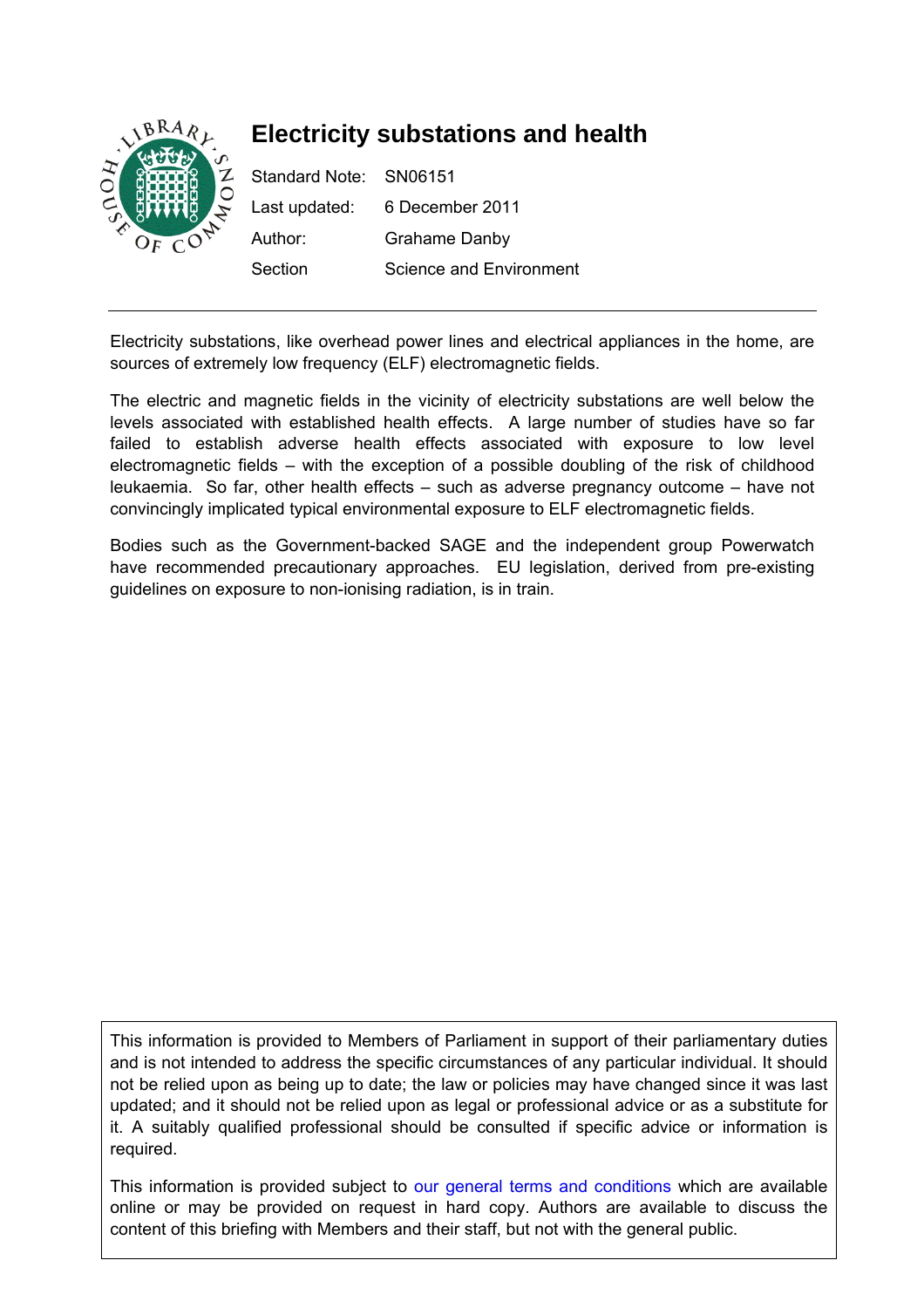# <span id="page-1-0"></span>**Contents**

| 1            | <b>Health effects</b>          | $\mathbf{2}$ |
|--------------|--------------------------------|--------------|
| $\mathbf{2}$ | <b>Precautionary approach</b>  | 3            |
| 3            | Legislation                    | 4            |
| 4            | <b>Electricity substations</b> | 5            |

## **1 Health effects**

Electricity substations, like overhead power lines and electrical appliances in the home, are sources of extremely low frequency (ELF) electromagnetic fields. There has been a good deal of research into the biological effects of these fields, some of which was covered in Library Research Paper 94/119, *Overhead power lines and health*. The paper has a particular focus on concerns that exposure to low-level electromagnetic fields might double the risk of childhood leukaemia. It also covers established health effects associated with much higher exposure:

Buildings act as effective shields from electric fields, reducing their strength by factors of between 10 and 100. This is not the case for magnetic fields, which are also the main source of concern from a health standpoint.

[...]

Health concerns focus on the magnetic fields which can induce circulating electrical currents in the body. Sufficiently large currents can interfere with central nervous system functions such as the control of movement and posture, memory, reasoning and vision. An example of the latter is provided by reports of faint, flickering, visual sensations induced in volunteers being exposed to power frequency magnetic fields above 15,000 microteslas. Exposure to intense electric and magnetic fields can induce electrical currents which could cause headaches as well as nerve and muscle stimulation.

One source of concern has been rumours of an adverse effect on pregnancy outcome due to the low intensity electromagnetic fields surrounding VDUs. Taking all research into account, there is no indication that spontaneous abortions (miscarriages) are associated with VDU use, and similar reassurance with respect to congenital malformations has been provided by a smaller number of studies which have been performed on this.

The paper concludes: "it is only possible to observe that higher than normal exposure to electromagnetic fields might increase the, albeit very small, risk of childhood leukaemia."

More recently (5 November 2010) an article in *[BMC Public Health](http://www.biomedcentral.com/1471-2458/10/673#B65)* provided this summary of the current state of knowledge:

Since 1979, more than 20 epidemiological studies have investigated the possibility that exposure to power frequency magnetic fields may be a risk factor in the development of childhood leukaemia. A number of the studies have been pooled in four metaanalyses which point to an approximate doubling of risk at average residential levels of 0.3-0.4 microtesla (μT).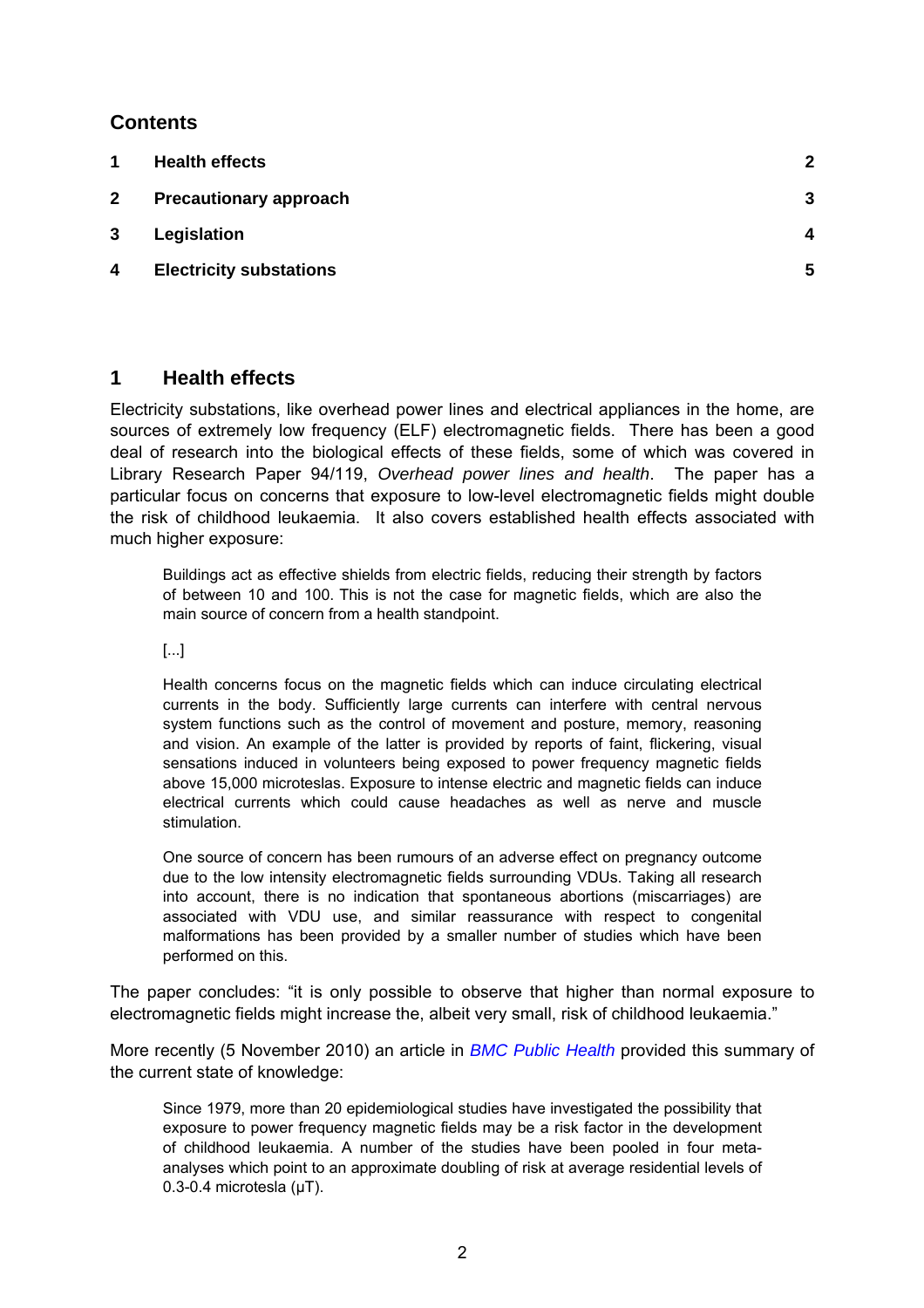<span id="page-2-0"></span>However, the article also points out that the strength of this evidence is thought to be weak in comparison with other known cancer risks, such as the link between leukaemia and ionising radiation (chiefly X-rays and radioactivity), and notes that the International Agency for Research on Cancer (IARC) currently classifies power frequency EMFs as possible (rather than proven) causes of human cancer.<sup>[1](#page-2-1)</sup>

In an [accessible overview](http://www.who.int/peh-emf/about/WhatisEMF/en/index1.html) of the subject, the World Health Organization notes the significant body of research into the effects of exposure to low level electromagnetic fields (such as exist in the vicinity of an electricity substation). Taking the example of pregnancy outcome it goes on:

Many different sources and exposures to electromagnetic fields in the living and working environment, including computer screens, water beds and electric blankets, radiofrequency welding machines, diathermy equipment and radar, have been evaluated by the WHO and other organizations. The overall weight of evidence shows that exposure to fields at typical environmental levels does not increase the risk of any adverse outcome such as spontaneous abortions, malformations, low birth weight, and congenital diseases. There have been occasional reports of associations between health problems and presumed exposure to electromagnetic fields, such as reports of prematurity and low birth weight in children of workers in the electronics industry, but these have not been regarded by the scientific community as being necessarily caused by the field exposures (as opposed to factors such as exposure to solvents).

# **2 Precautionary approach**

[SAGE](http://www.sagedialogue.org.uk/) stands for Stakeholder Advisory Group on Extremely Low Frequency Electric and Magnetic Fields (EMFs). It is a UK group set up in 2004 to consider possible precautionary measures in relation to EMFs.

In a written statement on electromagnetic fields on 19 October 2009, the then Minister, Baroness Thornton summarised the role of SAGE:

SAGE is a group of stakeholders representing sectors engaged with electricity transmission, regulation, property valuation, academic research and public-concern campaigning. The remit of SAGE is to explore the implications for a precautionary approach to extremely low-frequency electric and magnetic fields (ELF EMF) and to make practical recommendations to Government. This first assessment considered two sources of EMF: high-voltage overhead power lines and electrical wiring and equipment inside the home. SAGE is jointly funded by the Department of Health, the National Grid Company, the Energy Networks Association and the charity Children with Leukaemia.<sup>[2](#page-2-2)</sup>

SAGE published its *[Second Interim Assessment 2009 – 2010: Electricity Distribution](http://www.sagedialogue.org.uk/)* on 8 June 2010. This covers sources such as electrical substations and transformers, making a number of technical and practical recommendations for reducing exposure. Among SAGE's recommendations were: "Reasonably practicable efforts be made to site substations distant from homes etc." The [government response](http://www.dh.gov.uk/en/Publicationsandstatistics/Publications/PublicationsPolicyAndGuidance%20%20/DH_130703) was published on 21 October 2011:

<span id="page-2-1"></span><sup>1</sup> International Agency for Research on Cancer, *Non-Ionizing Radiation, Part 1: Static and Extremely Low-Frequency (ELF) Electric and Magnetic Fields, 2002* 

<span id="page-2-2"></span>HL Deb 19 October 2009 c48WS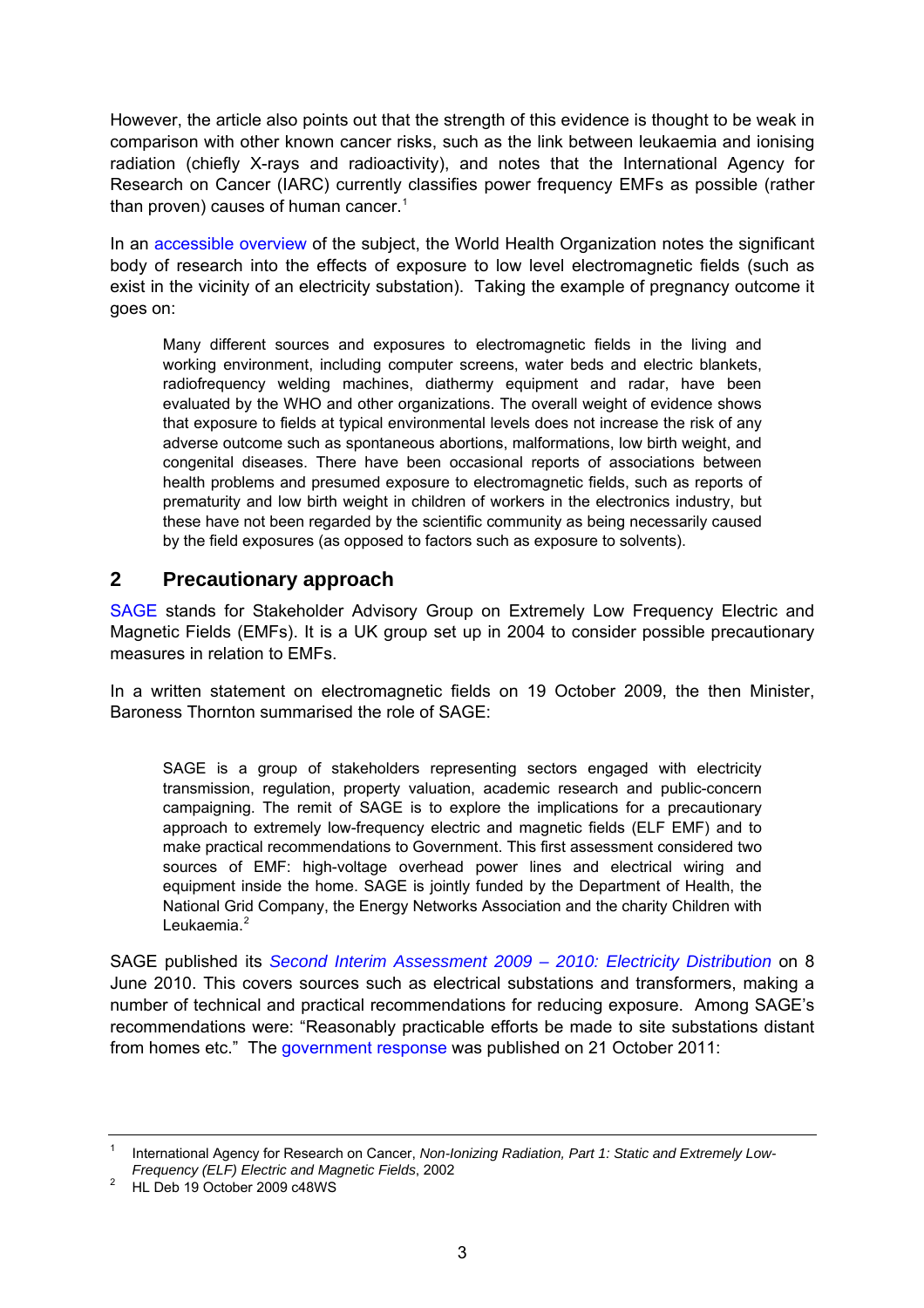<span id="page-3-0"></span>Where appropriate, the Government will explore with the electricity industry through the Energy Networks Association (ENA) the possibility of reinforcing existing good practice through the development and adoption of an industry Engineering Recommendation.

However, any decisions regarding future investment and maintenance of the electricity networks are commercial ones for the DNOs [Distribution Network Operators], and the Government has no place in determining these.

The precautionary approach is well exemplified by Powerwatch which styles itself "an association of skilled people, Directed by Alasdair Philips, maintaining this [web site](http://www.powerwatch.org.uk/docs/aboutus.asp) and providing a consultancy service on a commercial basis to businesses and to the general public, and providing technical input to local Councils and Government." Powerwatch has published a *[Substations factsheet](http://www.powerwatch.org.uk/elf/substations.asp)* which rehearses a range of health concerns as well as providing information on how to obtain meters to measure electromagnetic fields.

# **3 Legislation**

There is at present no UK legislation specific to electromagnetic fields. However, employers have general duties to their employees and the public under the *Health and Safety at Work etc Act 1974*, the *Management of Health and Safety at Work Regulations 1999* and by reference to guidelines from the International Commission on Non-ionising Radiation Protection (ICNIRP).

An [EU Directive](http://europa.eu/legislation_summaries/public_health/health_determinants_environment/c11150_en.htm) in 2004 proposed 'action values': the magnitude of directly measurable parameters, provided in terms of electric field strength (E), magnetic field strength (H), magnetic flux density (B) and power density (S), at which one or more of the specified measures in this Directive must be undertaken. Compliance with these values would ensure compliance with the relevant exposure limit values. For power frequency (50 hertz) magnetic fields, the proposed action value was 500 microteslas  $(\mu T)$  for the magnetic flux density. The action values referred to were derived according to pre-existing guidelines used by the International Commission on Non-ionising Radiation Protection (ICNIRP).

The [EU Directive 2004/40/EC](http://www.hse.gov.uk/radiation/nonionising/l184emf.pdf) referred to above was originally due to be transposed into national laws by 30 April 2008. However, this deadline was subsequently postponed for four years, until [3](#page-3-1)0 April 2012.<sup>3</sup> It deals with workers' exposure to electromagnetic fields  $-$  a restriction reflecting the situations in which relevant exposures might occur.

More recently (14 June 2011) the European Commission proposed a substantially [modified](http://register.consilium.europa.eu/pdf/en/11/st11/st11951.en11.pdf)  [directive,](http://register.consilium.europa.eu/pdf/en/11/st11/st11951.en11.pdf) repealing and replacing the earlier one; it takes into account new recommendations by the ICNIRP and the World Health Organization as well as representations from affected industries. It has a proposed transposition deadline of 30 April 2014. In addition to action values, the new directive introduces "orientation values" which correspond to a field level where no adverse health effect should be noticed under normal working conditions and for persons not being part of a group at particular risk. For power frequency magnetic fields the orientation value is set at 1000 microteslas whereas the action value (the maximum directly measurable field for which automatic compliance with the exposure limit value is guaranteed) is 13,300 microteslas. Annex II of the newly proposed directive also states: "The following work equipment or activities are, in normal conditions, considered to expose the worker under the orientation value ... electricity substations."

<span id="page-3-1"></span><sup>3</sup> <http://www.hse.gov.uk/radiation/nonionising/electro.htm>